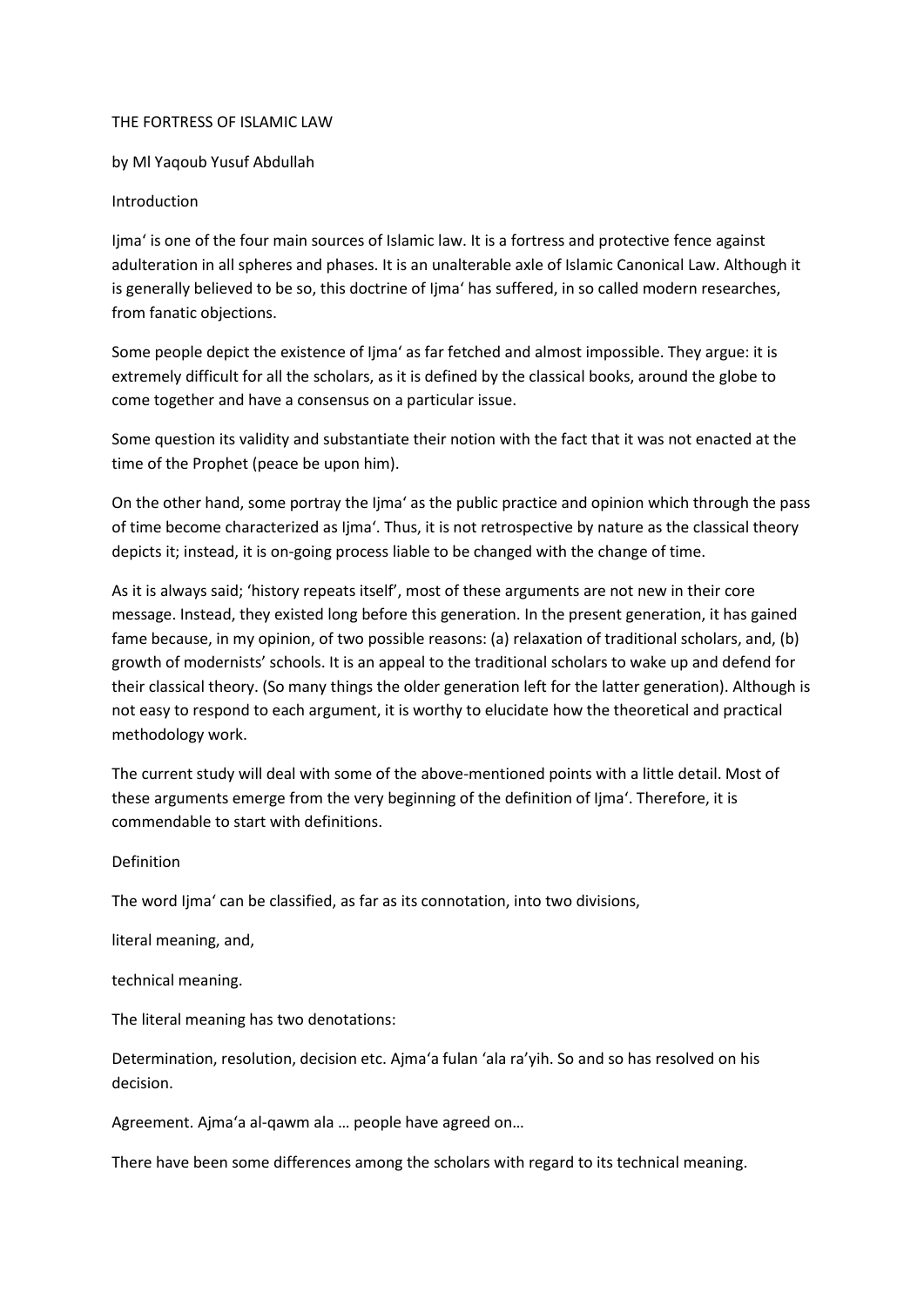Imam Al-Ghazali defines it as: The harmony or concordance of the nation of Muhammad (peace be upon him) in particular, on a religious matter.[1] Quoting Ahmad Hasan, "definitions, as pronounced by Al-Ghazali, which stipulate the agreement of the whole Muslim Community beginning from the rise of Islam till the Day of Judgment have been severely criticized by the jurists. This is because such an ijma' according to them is not practically possible."

Al-Amidi has, in his al-Ihkam[2] delineated the deficiencies in Ghazali's definition in three points:

It gives impression that there can never be any Ijma' till the last day, since the nation of Muhammad is truly applied to any of his followers till the day of Judgment. Any one who is found in any era forms part of the nation not as the whole.

Even though the designation "nation of Muhammad" is applicable to those who are present in any era, it, however, necessitates that if, we assume that, there was no true scholars in an era and the laymen agree on some religious matters it becomes a recognized consensus, where as the answer is a negative even to Ghazali himself.

When Ghazali restricts the Ijma' on religious matters it gives the impression that if the whole Ummah agree on certain rational matters it will not be recognized as Ijma' religiously, where as the result is not like that, (at least according to al-Amidi).[3]

Some have defined it as "The harmony of the Mujtahids (independent jurists) of the nation of Muhammad (peace and blessing of Allah be upon him), after his demise, upon any rule of Islamic law, in a determined period.[4] This definition seems to have acquired, to certain extend, a global acceptance, so to say if we have to give an exaggerated expression.

We, however, prefer to leave this polemic feud for the reader himself, to see the differences since this study is not intended superficially on definitions. The definitions will, however, help us in answering some questions put forward by few scholars who want to dismantle the sources of Islamic law.

Is Ijma' Practically Possible or Just A Theory?

There are some disagreements about the possibility of consensus of scholars and its actual occurrence. When some people look at the definitions given by the scholars, they find it as impractical and unfeasible. Al-Nazzam and other Shi'te scholars, denied its existence. They, in substantiating their notion on its impossibility, said: just as it is impossible for the whole nation at large to be unanimous on eating one kind of food or to say one word on one and the same time, it is even more implausible to have harmony on one legal ruling. They further claim that the hadith of Mu'adh b. Jabal when he was dispatched to Yemen makes no mention of Ijma' as reference of the source of law if he, i.e. Mu'adh, finds no answer of new incidents from the Qur'an or Prophetic Tradition.

Scholars from time to time have discussed the issues like these and given answers to all these questions. As the rule "the most reasonable answer to any dilemma in question is the occurrence". In other words, if the protagonists establish, with evidence off cause, the existence of some thing, then opponents have nothing but to lower their heads submitting to the facts and leave their preoccupied ideas if they are unbiased antagonists.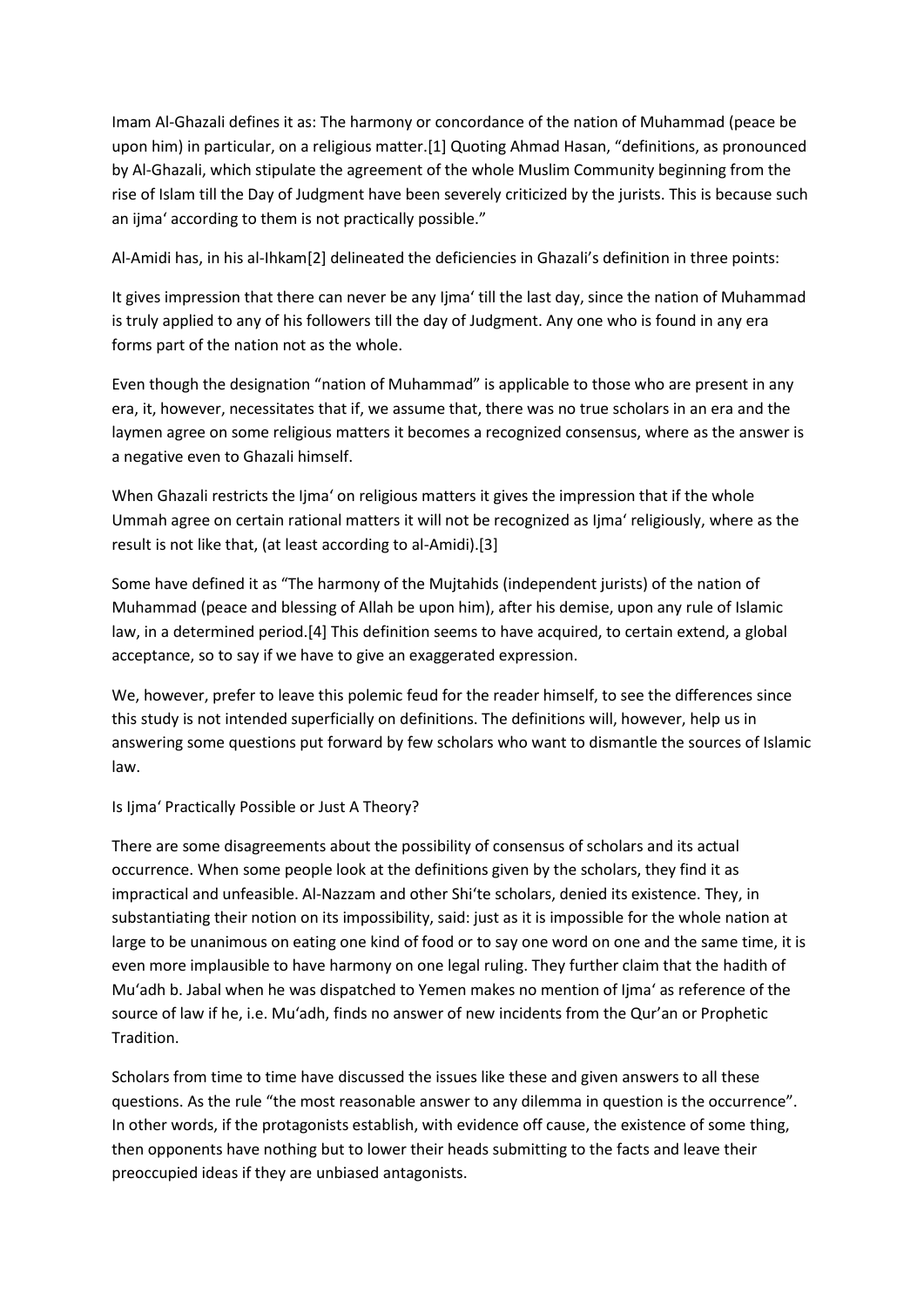The consensus of Independent Jurists can be depicted within the fact that the Muslim nations all around the world are unanimous on the five Islamic fundamentals, viz. testifying the oneness of Almighty Allah, the obligation of every day five prayers, fasting in the month of Ramadan, the alms due and pilgrimage. The companions of the Prophet (peace be upon him) were united on the leadership of Abu Bakr (may Allah be pleased with him), the granting of one-sixth share in the inheritance to the grandmother etc.

We also know the fact that the whole nation, including the jurists, is compelled to follow the authentic nusus (text). Thus, they can not have consensus on something from a vacuum. It is logically possible to have an agreement on something based on texts and all other acceptable ways of deduction, since every one is using, in principle, one method. This differentiates the cracks of the matter from the example of eating same specific kind of food, alluded by the antagonists, in that there is no motive to drive the whole world to eat that one kind of food.

Substantiating illegitimacy of Ijma' using the tradition of Mu'adh, as cited above, is very weak because Ijma' is a source that comes into operation only after the death of the Prophet (peace be upon him) and Mu'adh could not possibly mention it.

Some accept its occurrence in the neo-Islamic era since the leading jurists in that age were in minority and could easily be distinguished from the rest. After the collapse this epoch, for the whole world of independent jurists, from the mass growth of Islamic demographic regions, to come together and have one ruling on a specific matter is irrational discussion.

This argument falls flat with the historical evidence that these scholars did not sit back at home, relaxing, enjoying the cup of tea. They exhausted their time used all their belongings in search for knowledge. They left no stone unturned for the acquisition of this knowledge. They went from city to city, person by person to acquire the Islamic knowledge. That was when the other parts of the world were still in the darkness of ignorance.

In today's time, with the rapid advancements in technology, the world is becoming smaller again. Therefore, the argument will even be more preposterous if the antagonist refers it in today's world.

The Authoritativeness of Ijma'

Some scholars have questioned the authority of Ijma'. They have raised serious objections to its license. This is so because, according to them, there is no overwhelming evidence to show its legitimacy. The majority, however, have proven it from the Qur'anic texts and prophetic traditions. Some have even gone and deduced its proof from the logical point of view. Imam al-Haramayn has contended this view and shown its weaknesses in his 'Kitab al-Talkhis.[5]

It is worthy noting that no evidence given by the advocates of Ijma' has managed to escape from the bullet of the antagonist, even though have gained the upper hand in the battle field.

Here are some of the main proofs:

From the Qur'an:

Surah: 2:143. Translation: (( thus We have made (Oh Muslims) just (and best) nation that you be witness over mankind and the Messenger (Muhammad Peace be upon him) be a witness over you.))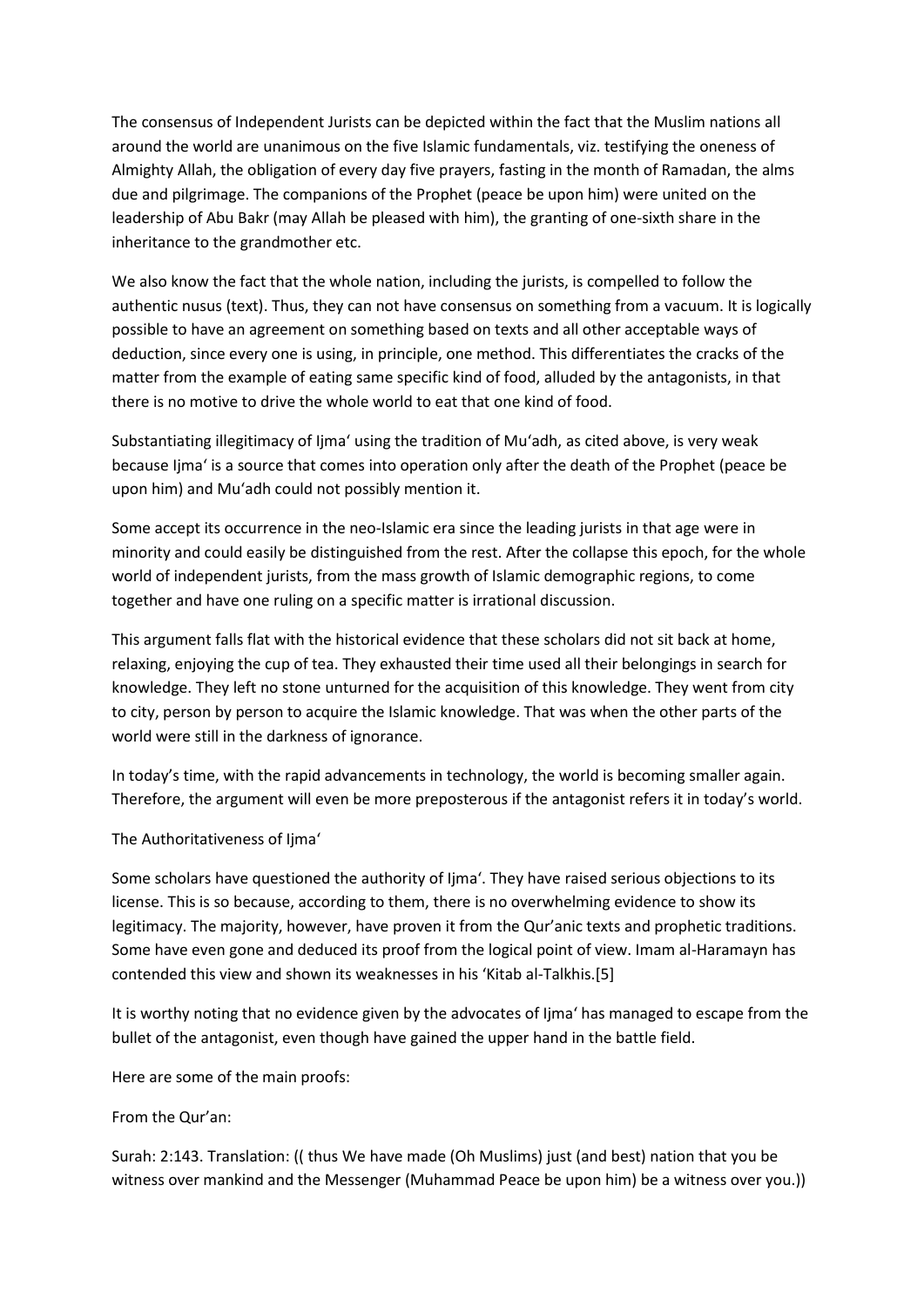The induction goes as follows; Allah has vindicated the Muslim nation and made them the witness against other nations in accepting their statements in the same way He did to the Prophet (peace be upon him) against us. None can be witness except that his words are accepted. Therefore, it shows that the Muslim nation, in its bulk, is infallible. Thus, if they agree on something it becomes a binding force since they can not unite on falsehood. The opponents have tried to demolish the product of this deduction. This verse, they said, refers to the scene on the Day of Judgment not in this world. The advocates throw their rejoinder by saying: Allah brought the verse in the case of showing grace and kind unto this nation. It was revealed to show its magnitude. This demonstration of kindness can truly be in this world, or in the hereafter like how you assumed. However, the latter possibility finds hindrance with the fact that on the Last Day everyone will be trustworthy and infallible, because there will be no mistakes. Therefore, this vindication is not referred except in this world.

Surah: 4:115. Translation: (( And whoever contradicts and opposes the Messenger (Muhammad peace be upon him) after the right path has been shown clear to him and follows other than the believer's way, We shall keep him in the path he has chosen, and burn him in hell, what an evil destination!)) The promoters of Ijma' elucidate the verse in support of the doctrine of Ijma' saying that Allah has severely warned the consequence of following the path other than that of the believers. This warning is correlated with the consequence of opposing the Prophet (peace and blessing be upon him). If opposing the path of the believers was not haram then, exponent argued, Allah could not associate its punishment with that of opposing the Prophet (peace and blessing be upon him). Therefore, to follow the path of the believers, the provoker concludes, is compulsory. And the path of the believers is what they have agreed upon. In the verse, the antagonist debates, following the path other than the path of the believers is mentioned, how can you extend it to the person not following the path of the believers? It is possible, he explains further, that a person follows none of the paths, i.e. neither the path of the believers nor the non-believers. In response to this, the protagonist puts in plain words that if a person is not following the path of the believers then automatically has followed other than the path of the believers. There are only two groups, believers and non-believers. There is not middle group or neutral. The debate still goes on. Fakhr al-Din al-Razi and al-Amidi have discussed the whole polemic dilemma at length in there usul books.

Al-Ghazali in his 'Mustasfa'[6] states regarding this verse to the strongest proof after all the other verses that he has cited earlier, including the first one in this work. Despite this claim, he still admits that it does not clearly engender the matter in discussion. Quoting Ahmad Hasan "it is generally believed that al-Shafi'i justified the doctrine of Ijma' for the first time on the basis of the Qur'anic verse 4:115. This assumption is untenable because al-Shafi'i discusses Ijma' in his works at the length but nowhere he refers to the Qur'an. He establishes its legitimacy on the basis of prophetic traditions. The extant works of al-Shafi'i and of the early jurists before him show that the Ijma' was not justified on the basis of the Qur'an until his time, i.e. during the first two centuries of the Hijrah. It is difficult to trace, for the lack of information, the person who justified Ijma' for the first time on the basis of the Qur'an."[7]

From the Prophetic Reports: There are many reports which have been used to justify this doctrine. Some scholars have summed these reports up to seven. Here are some of these reports: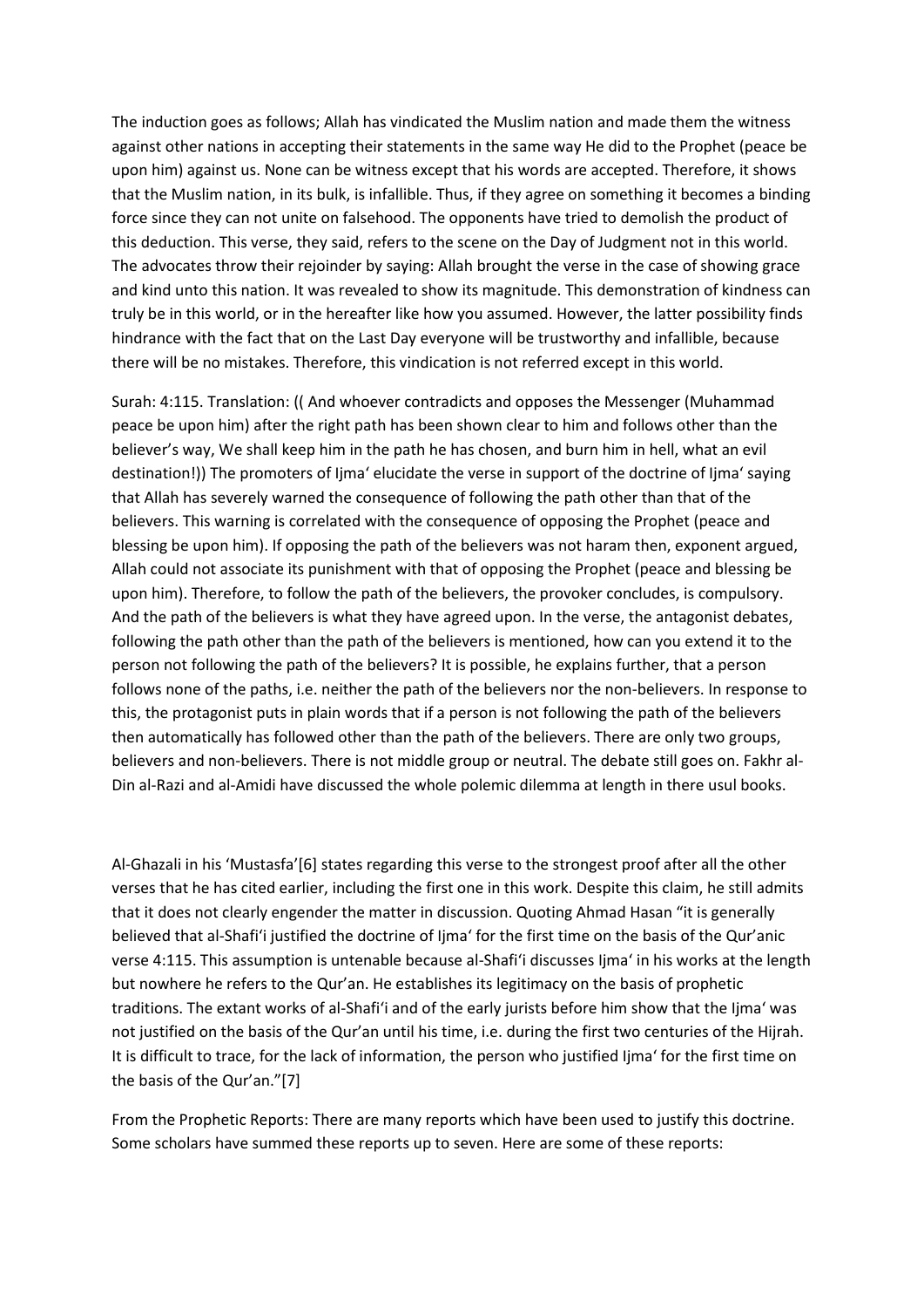A section of my community (ummah) will continue following the truth. One who fills hostile to them will do no harm to them until the divine decree comes to them.[8]

The hand of Allah is over the community (Jama'ah).[9]

Whoever separates himself from the Muslim community even a span, he dies a pre Islamic death.[10]

My community will not agree on an error.[11]

Of all the above quoted traditions, and others, "My community will not agree on an error" is oft used for the approval of the doctrine of Ijma'. As far as its indicant content on the issue is clearer and stronger than the textual indication drawn from the Qur'anic verses adduced for the support of its validity. Although this tradition has a decisive indication on the subject, some scholars have made an attempt to dismantle its content on rational grounds.

Wael B. Hallaq, among the others, has rejected the concept of infallibility of the community. This concept which was represented by the leading jurist based on this tradition "can not be guaranteed", he says, "on the basis of reason." His words further read: "the argument that an entire community can not agree on an error was flatly rejected on rational grounds, for both Christians and Jews, severally and aggregately, have managed to agree on many falsehood, such as the doctrine of trinity and crucifixion of Christ."[12]

What the invaders do not see or neglect is that the Prophet (peace be upon him) said: "My community…" referring to Muslim community or Islamic nation. None of the Jews and Christians forms part of Mohammedan community unless one believes in the prophet hood of Muhammad. The infallibility is only correlated to the Muslim consensus. Therefore, the rejection that was assumed to have based on rational grounds finds no concrete axis to hold it. The truth still stands intact on its solid deep rooted base.

Does Ijma' render a decisive or probable ruling ?

After the authority of Ijma' has been established, there remains a question; does Ijma' produce certainty or not. It is very important to take note of this, since if the answer is in affirmative then it will necessitate other conclusions.

There are some diversities among the advocates of Ijma' on the issue. The views can be summarized in the following words: The majority of the theologians hold the view that it is hujjah qat?'iyyah, i.e. it renders certainty. It vies all other textual indicant. No textual indicant can contend with it. Furthermore, the denial of it leads to disbelief, deviation or heresy.[13] Ijma' is "an honour for this nation" as Shams al-Aimmah and al-Dabusi put it.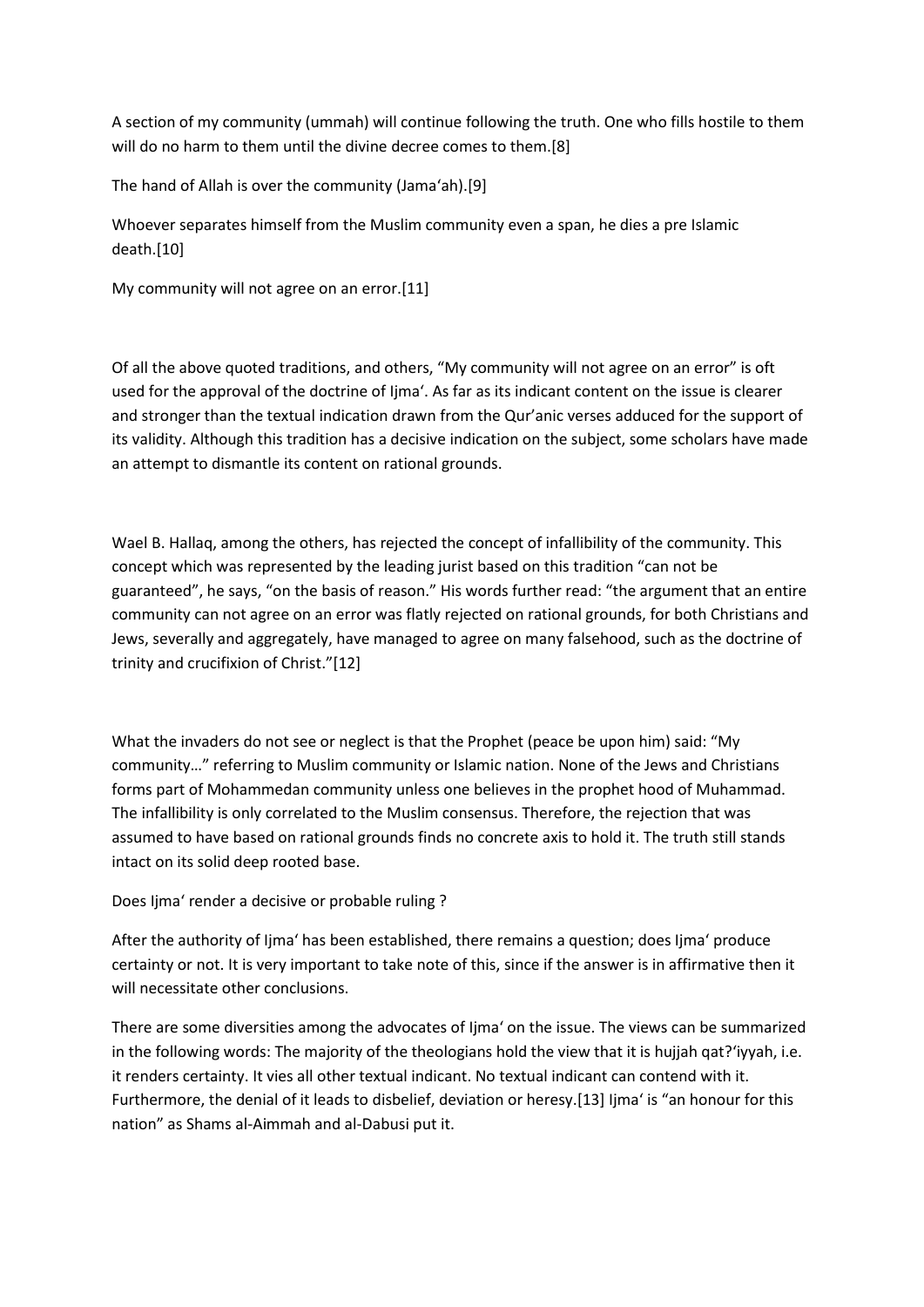Amidi, Isnawi and few others, have gone to the view that the denial decisive Ijma' will lead to disbelief, if it is well know and worldly spread among the common people, e.g. the fundamentals of Islam. If it is not of that kind, then it will not lead to disbelief, e.g. the intricate issues of trading etc. Other scholars, on the other hand, maintain that all types of Ijma' render a probable rule. Al-Razi belongs to this group.

There exists a middle group which has handled the matter with further clarity. They look at each scenario in isolation. If it belongs to the category which all considerable scholars have agreed to be recognized as Ijma' then it renders a decisive rule. If there are some differences with regard to its soundness as source, for example, the silent Ijma' or the one in which none among the considerable scholars was known to have different opinion, then it gives a probable ruling.

Imam al-haramayn said: "it has been in circulation on the mouth of the jurists that whoever breaks the Ijma' is kafir (unbeliever). It is completely wrong and falsity. Because the one who rejects the Ijma' completely is not classified as unbeliever. To classify some one as kafir is not facile job. Yes, the Imam says, a person who acknowledges the authenticity of Ijma' and he confesses the integrity of the transmitters of that Ijma', thereafter, he denies the matter upon which they have agreed, then it will mean that he has belied the Shari' (legislator). Whoever belies the Shari' becomes a kafir.[14]

It is generally accepted, based on the views of the majority, that Ijma' is un-interruptive source of Islamic law. It is not receptive to any change. In other words, if there is consensus of intellectual elite on a certain question then that ruling accepts no change whatsoever. The issue in question qualifies that degree whether it was based on dalil which is susceptible to change or not. Once Ijma' is attached to it maintains fortress and protective fence against changes. However, this general acceptance has collided with some reasonable objections. "How can Ijma' be a concrete source inaccessible to any change, whereas we find no lucid text to establish its authority? All those textual evidences adduced to substantiate its doctrinality are susceptible to interpretations. The Qur'anic verses are speculative as far as their indications on the issue of Ijma'. Those traditions which have definite indications on the validity of this doctrine are solitary reports. So how can a speculative proof establish a definitive source of law?

Imam al-Ghazali in his Mustasfa[15] has addressed the issue and answered this question. His wordings can be summerised in the following paraphrase: There are many traditions reported from the Prophet (peace be upon him) with different wording but all dealing with one aspect. The core content of all these traditions is the infallibility of the Muslim Ummah (community). [It is solitary in wording but concurrent in meaning].[16] It was widely spread on the mouth of the most renown companions of the Prophet (peace be upon him) viz. 'Umar, Ibn Mas'ud, Abu Sa'id al-Khudriyy, Anas bin Malik, Ibn 'Umar, Abu Hurayrah, Hudhayfah bin al-Yaman etc. Those traditions used to establish the soundness of the Ijma' were in use at the time of the companions, successors till to day. The Muslim ummah has used it in fundamental issues of din as well as in furu'.

Is lima' retrospective by nature or on-going process?

This question, as simple as it may seem to be, can cause confusion if not carefully scrutinised. Because of some truth attached to both affirmative and negative answer, one can easily caught up with dangerous conclusions. Before I go further in explaining this notion, I would like to put forward the following questions to make the answers easy and clear for the reader. What is meant by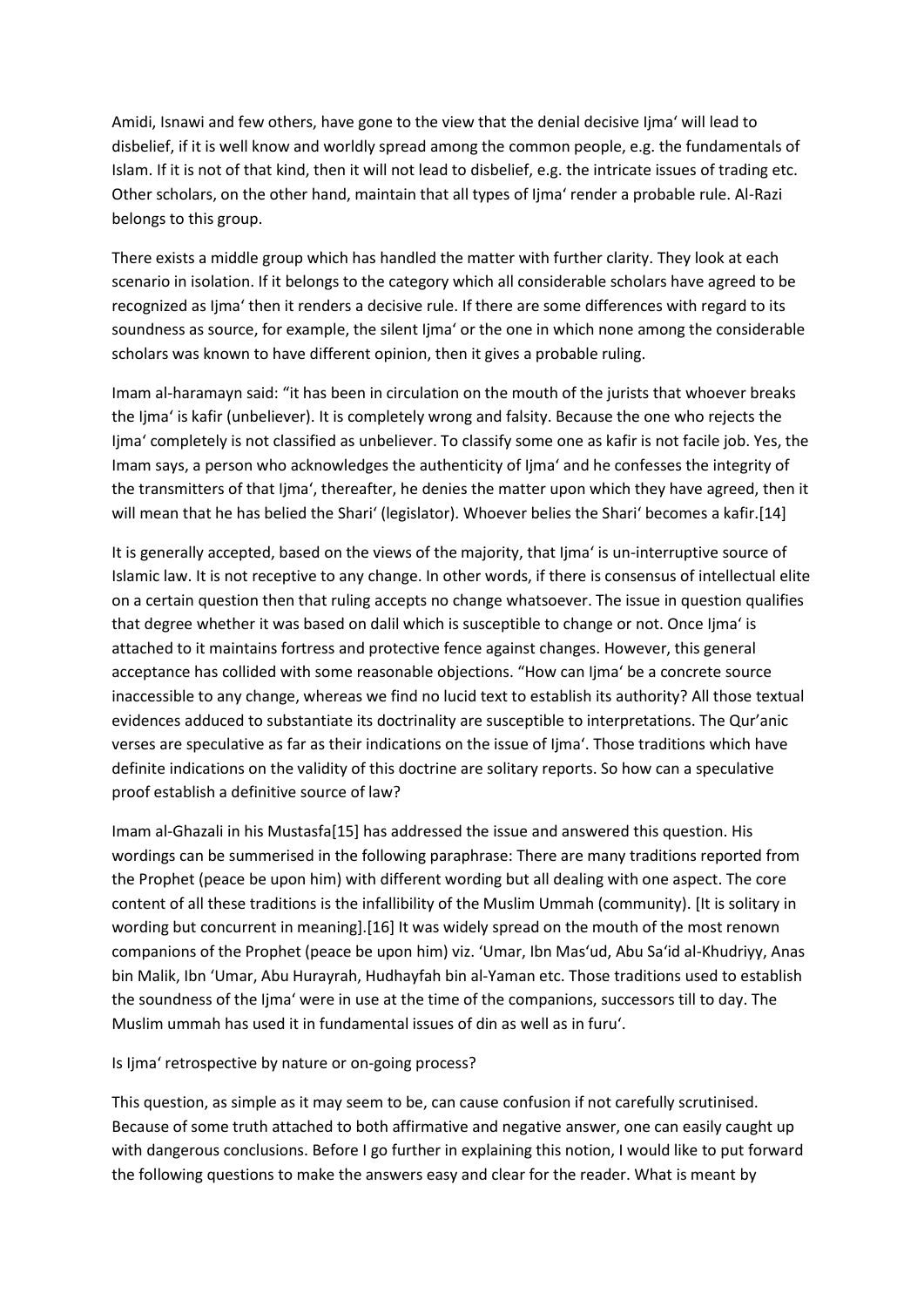retrospective? Does it mean having other Ijma' on the same issues or on different problems? What is meant by on-going process? Does it mean the process of Ijma' on new issues or overriding the existing one? Once the issue is clear then we start our discussion with little details.

Induction has strongly shown that it is a retrospective. When the companions had consensus on the Caliphate of Abu Bakr due to his priority, the granting of one-sixth share in the inheritance to the grand mother, the prohibition of sale of food before the buyer has taken possession and all other matters which have been said to have agreed upon, no one from the latter generations has claimed the overriding these matters.

This, however, does not prevent the on-going process. If the latter generations have agreed on a certain issue and it does not change the first issue, then the scholars have agreement that there is on problem in doing so. If, on the other hand, defames the first decision then it will not be accepted, since that will mean that the first Ijma' was not correct. Thus, goes against the Prophetic tradition "My nation will not agree on an error".

Some times we find scholars saying that there is no Ijma' in that particular mas'alah whereas it is known that there was Ijma' in the same mas'alah, isn't that breaking Ijma'? How can that be explained in terms of what has been said above? At times people claim the mas'alah to have been fortified with Ijma' whereas in reality there was no Ijma' on that issue. So if a considerable intellectual elite comes and clarifies that there is no Ijma' on the issue, with evidence off cause, then he is not breaking it. He is just saying the true colour of the matter. With the above notes, one can conclude that Ijma' is a retrospective by nature in the sense that whatever was agreed upon there is no room for any change. On the same time, it is on-going process in terms of 'no closure has taken place that we can not have any Ijma' on new issues'. If new issue arises the scholars must exert themselves in finding what the Islamic rule on that matter is. If all intellectual elites agree on one thing, without overriding the existing one, that becomes Ijma' by definition.

Allah knows best!!!

Yaqoub Yusuf Abdullah, Cape Town. Tuesday, November 15, 2005

Footnotes

- [1] Al-Mustasfa vol. 1 p. 173.
- [2] Vol. 1, p180.
- [3] Sentence in bracket mine.
- [4] Al-Shawkan, Irshad al-fuhul, p. 132.
- [5] Vol. 3 p. 10.
- [6] Vol. 1, p. 175.
- [7] Ahmad Hasan, the doctrine of Ijma' in Islam. p.37.
- [8] Al-Bukhari, al-Sahih (kitab al-Manakib, hadith no: 3640).